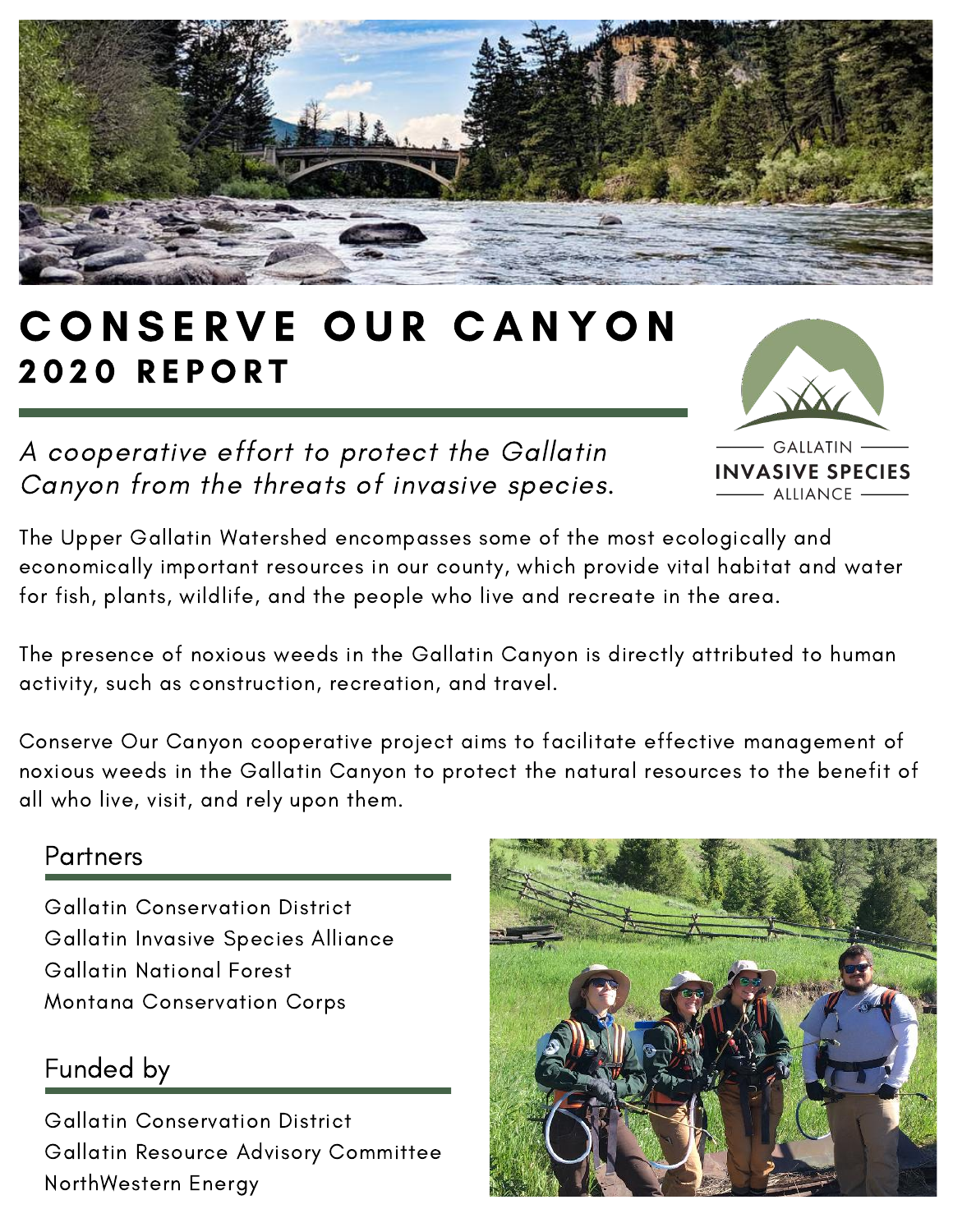# 2020 Work

Montana Conservation Corps (MCC) Wildland Restoration Crews worked in the Gallatin Canyon for the Bozeman Ranger District for the last week in June and first week of July 2020.

The Gallatin Invasive Species Alliance worked closely with the Gallatin National Forest to select sites with known infestations of noxious weeds, heavy recreation use, or critical wildlife habitat in the Gallatin Canyon. Sites of particular focus were recent and future river restoration projects (spearheaded by the Gallatin River Task Force) and bighorn sheep habitat (southwest of Highway 191 and Lone Mountain Trail).

### River Restoration Sites

To address the increasing number of users and recreationalists, the Gallatin River Task Force (GRTF) and the Custer Gallatin National Forest developed a long-term partnership to restore streambanks and improve river access in Gallatin Canyon. This year, Gallatin Invasive Species Alliance was brought in to address noxious weeds pre and post construction.

Moose Creek - site was restored in 2017. Noxious weeds benefitted from disturbance, and new species were brought to the site during construction via topsoil. Noxious weed species (common in the area) were Canada thistle, musk thistle, oxeye daisy, houndstongue and wooly mullein. Poison hemlock, likely brought in via topsoil, was the primary concern as it was abundant and increasing throughout the restored area, including along side native plantings. The Alliance and MCC team took great care to prevent harm to the native plantings by shielding them with cardboard during treatment.

Upper Deer Creek (Beatis Alley) - site currently under construction. The Alliance joined GRTF to map existing noxious weeds in June prior to construction, and found few and sparse noxious weed populations. As expected, most noxious weeds were located along user created roads. The Alliance will plan to visit this site during our 2021 effort to treat noxious weeds post construction in our continued partnership with GRTF.

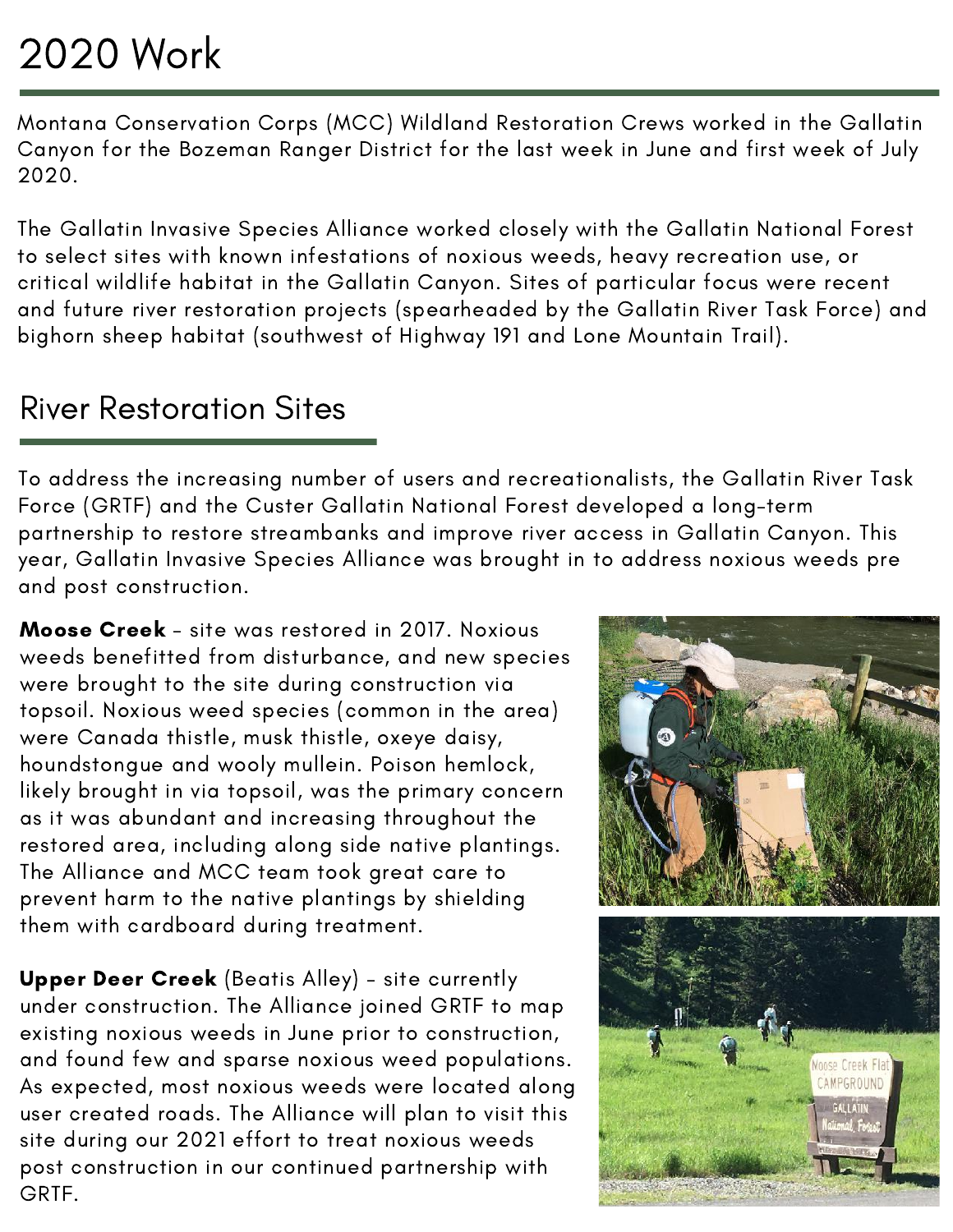

The Alliance initiated the bighorn sheep habitat improvement project in 2010, has been assisted by the Gallatin County Weed District, Montana Highway Department, MCC, and Gallatin National Forest crews. The Alliance's 10-year investment of \$15,092 has been matched by partners in the amount of \$140,485, which is over a 1:9 match. The combined effort has made a marked impact over the years, resulting in the reduction of noxious weeds and the return of native grasses and forbs to the benefit of the Spanish Peaks bighorn sheep herd.



## 2020 Efforts

The teams was comprised of 5 MMC crew, Nathan Baver with Gallatin National Forest Service, and Jennifer Mohler with the Alliance. Together they treated a total of 129.5 acres and sprayed 354.5 gallons of chemical at 13 different sites over 8 days.

Crews experienced good weather this year, and the accommodating weather allowed for effective treatment. Noxious weed species treated included hoary alyssum, musk thistle, poison hemlock, spotted knapweed, oxeye daisy, Canada thistle, houndstongue, yellow toadflax, and common mullein. Timing of treatment was ideal, as many of the weed species were bolting and had not produced seeds for the year.